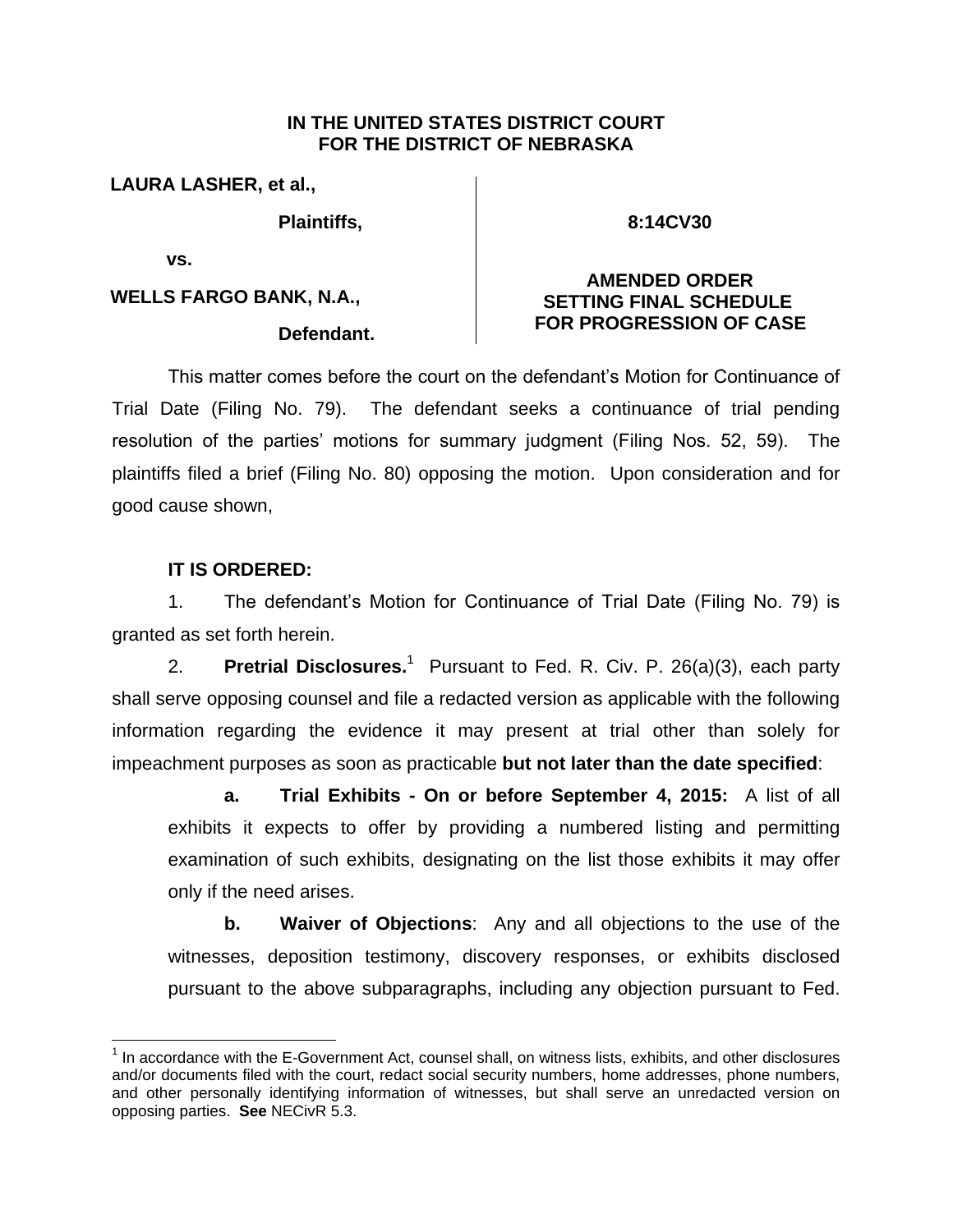R. Civ. P. 32(a) that a deponent is available to testify at the trial, shall be made a part of the pretrial order. Failure to list objections (except those under Fed. R. Evid. 402 and 403) is a waiver of such objections, unless excused by the court for good cause shown.

3. **Motions** *in Limine***.** Any motions *in limine* shall be filed on or before **September 11, 2015**.

4. **The Final Pretrial Conference** with the undersigned magistrate judge is set for **September 18, 2015, at 10:00 a.m.** in chambers, Suite 2271, Roman L. Hruska United States Courthouse, 111 South 18th Plaza, Omaha, Nebraska. The final pretrial conference shall be attended by lead counsel for represented parties. Counsel shall complete prior to the pretrial conference, all items as directed in NECivR 16.2.<sup>2</sup> By the time of the pretrial conference, full preparation for trial shall have been made so that trial may begin immediately thereafter. The pretrial conference will include a **discussion of settlement**, and counsel shall be prepared through investigation, discovery and communication with clients and insurers, if any, to discuss fully the subject of settlement, including realistic expectations about liability, obstacles to agreement, offers made, and offers which can be made at the conference. Counsel shall be prepared to make additional offers or proposals for settlement in behalf of their clients at the pretrial conference, and counsel shall be prepared to make or opine on recommendations for further negotiations and conferences.

## 5. **Settlement.**

**a.** Not later than two weeks prior to trial, plaintiff or plaintiff's counsel shall serve on defendant or defendant's counsel a written, updated settlement proposal. Defendant or defendant's counsel shall respond in writing to such proposal not later than one week before trial.

**b.** In the event the parties mediate their dispute, notice of the mediation shall be given to the staff of the magistrate judge's office. The filing of a mediation reference order will terminate pending motions, without prejudice to refiling. If the mediation is not successful, the moving party may reinstate such a

 $\overline{a}$ 2 All personal information should be redacted from the public version of the order and/or attachments filed with the clerk. **See** NECivR 5.3.